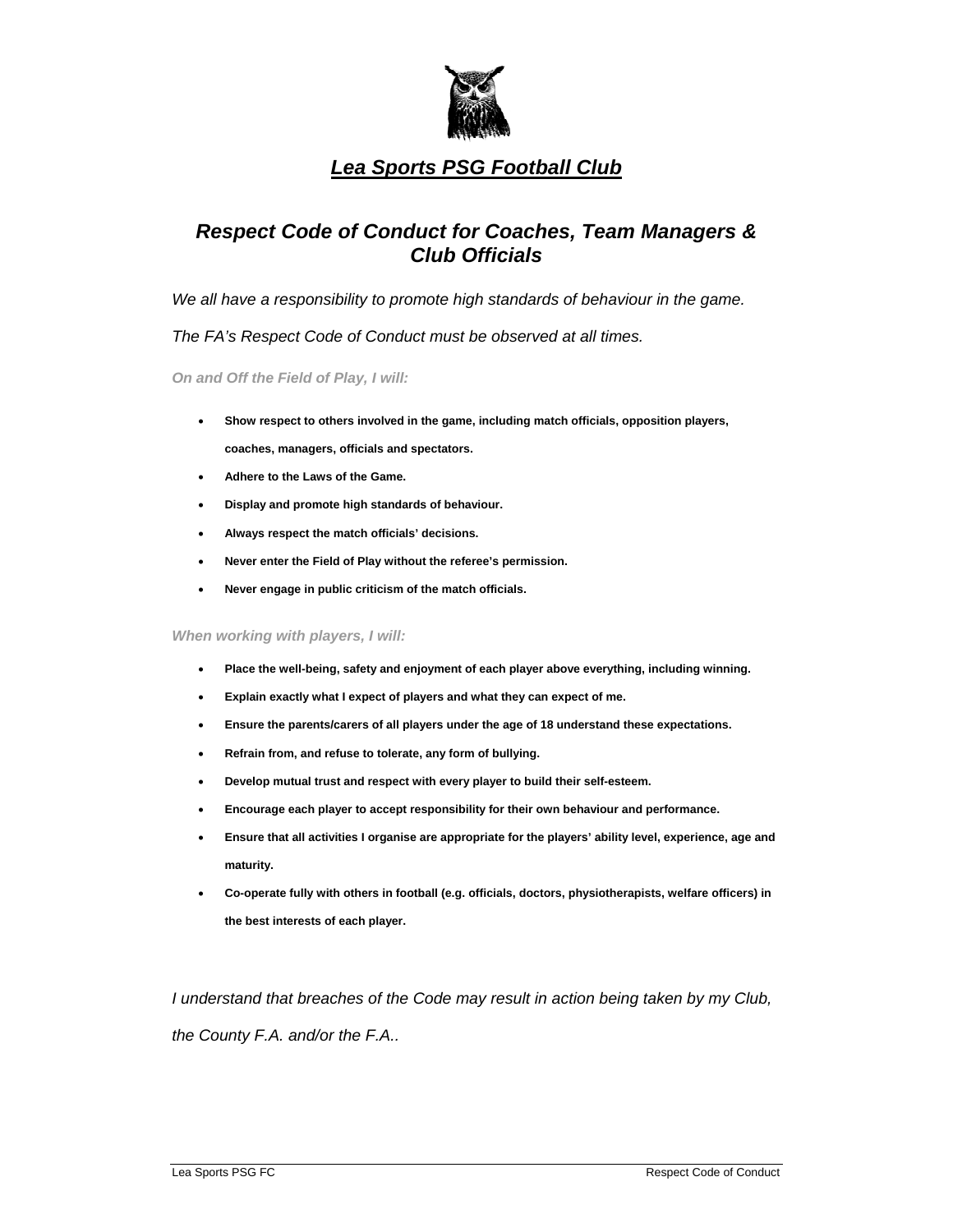

# *Respect Code of Conduct for Young Players*

*It is important that everyone behaves themselves when playing football.* 

*As a player, you have a big part to play. That is why the Football Association is asking every player to follow a Respect Code of Conduct.* 

*A Player should:*

- **Always do their best, even if their team is losing and the other team is stronger.**
- **Play fairly. Don't cheat, complain or waste time.**
- **Never be rude to their team-mates, the other team, the referee, spectators or their coach or team manager.**
- **Always do what the referee says.**
- **Shake hands with the referee and the players in the other team at the end of the game.**
- **Listen to their coach or team manager and respect what he or she says.**
- **Talk to someone they trust (for example, their parents or the Club Welfare Officer) if they are unhappy about anything at the Club.**

*Action may be taken by the Club if a young player fails to follow the Code.*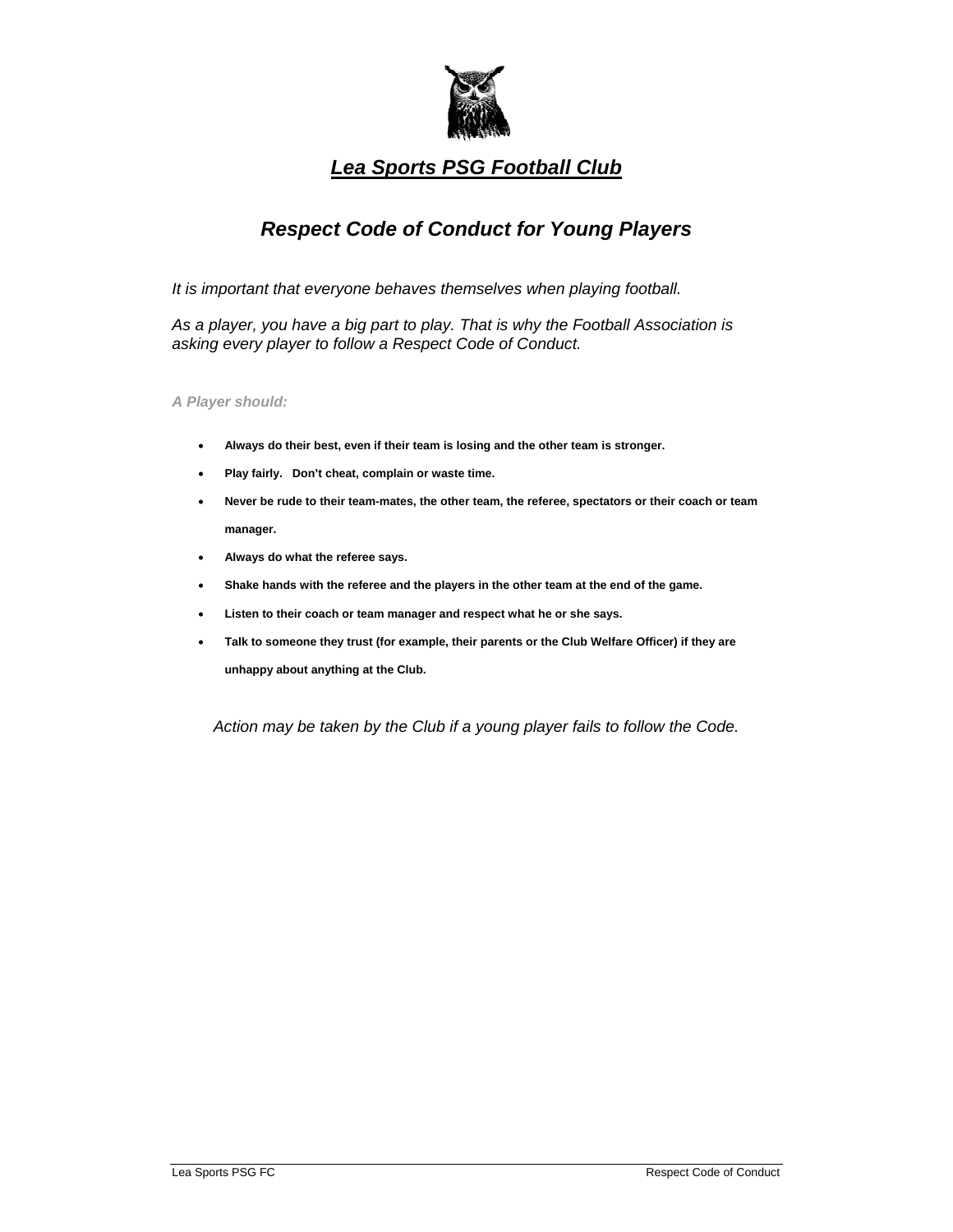

## *Respect Code of Conduct for Adult Players*

We all have a responsibility to promote high standards of behaviour in the game.

*Play your part and observe the Football Association's Respect Code of Conduct for players, to help stop the drain of referees from the game.* 

*On and Off the Field I will:*

- **Adhere to the Laws of the Game.**
- **Display and promote high standards of behaviour.**
- **Promote Fair Play and behave within the spirit of the Laws of the Game.**
- **Always respect the match officials' decisions.**
- **Never engage in public criticism of the match officials.**
- **Never engage in offensive, insulting or abusive language or behaviour.**
- **Avoid bullying, intimidation and poor behaviour.**
- **Speak to my team-mates, the opposition and my coach or team manager with respect.**
- **Ask my team captain to speak to the referee if I have a problem relating to the game.**
- **Remember that we all make mistakes.**
- **Shake hands with members of the opposing team and the match officials at the end of the game.**

*I understand that breaches of the Code may result in action being taken by my Club,* 

*the County F.A. and/or the F.A..*